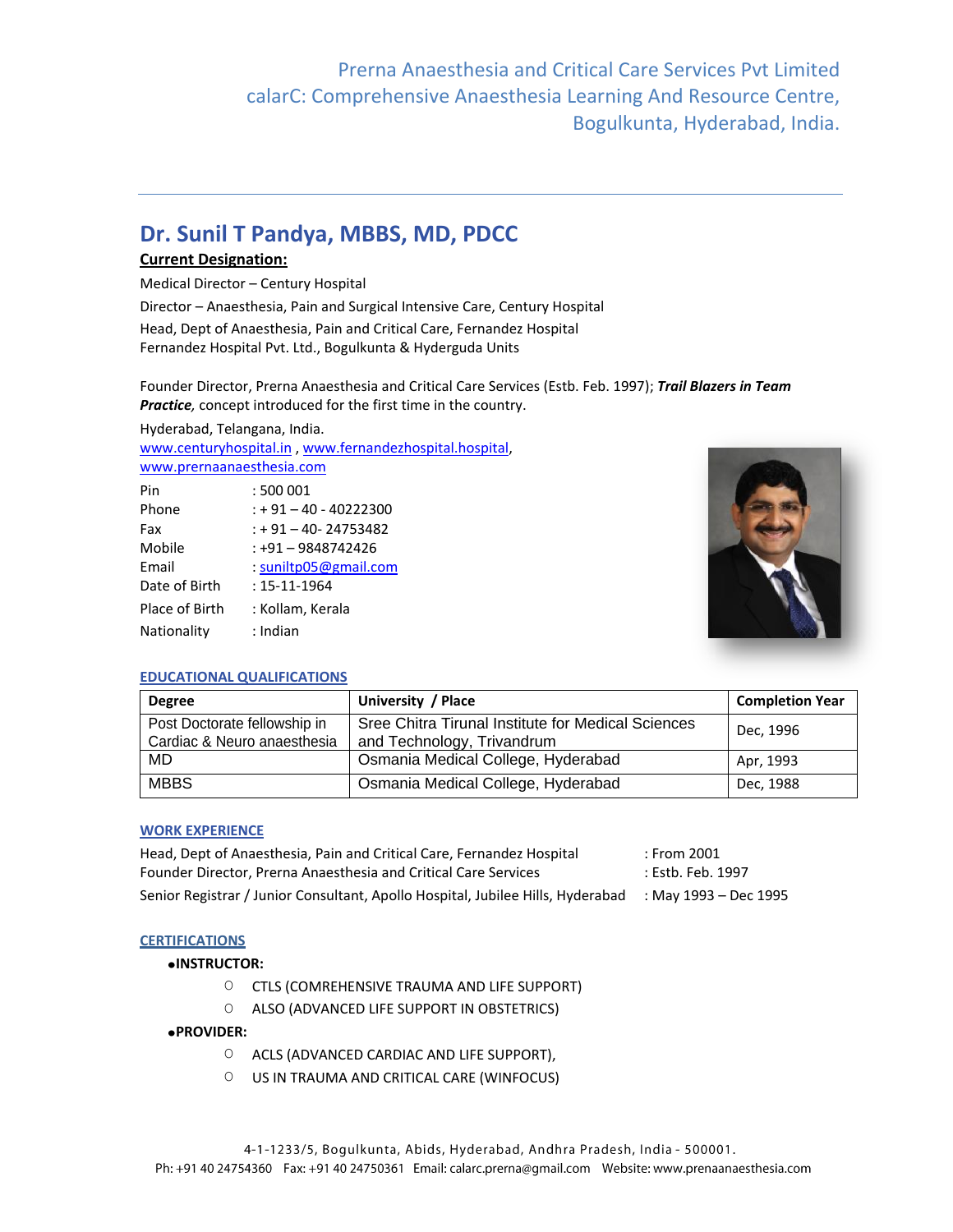### **FACULTY:**

O FCCS (FUNADMENTAL CRITICAL CARE SUPPORT)

## **DEPARTMENTAL DETAILS**

- Runs one year Fellowship course in Obstetric Anaesthesia (**Started this course for the first time in India in 2007)**. In the year 2012, the association of Obstetric Anaesthesiologists, India, recognized this course and has given accreditation.
- Runs a DNB (Post graduate) teaching and Training programme (in Obstetric Anaesthesia /High Risk Obstetrics / Obstetric medicine) for students from other DNB training institutes since 2004.
- Have been a guide / co-guide for DNB (Post graduate trainees) & Fellowship students
- Runs 2 weeks Observer ship course in Obstetric Analgesia (To date more than 250 anaesthetists,  $\bullet$ obstetricians and physicians have enrolled for this course from across the nation and overseas)
- Founder & Head Infection Control Team at Fernandez Hospital (2005 2014)
- **Heads a dedicated Obstetric Critical Care Unit (1999 – Present)**, the only dedicated Ob. ICU unit in the  $\bullet$ country. Started for the first time a two day **Obstetric Critical Care Course**, that consist Hands-on and simulated based skill training and lectures. *Started in 2008 and so far have conducted 9 courses at various national and international conferences.*
- *Started for the first time in India a comprehensive on-demand epidural services for women in Labour, 1997*
- Started Acute Pain Management (Post op and acute pain syndromes in women) Services in a Obstetric Unit with a dedicated pain nurse, in 2007
- **The department has done largest number of Obstetric Epidurals in the Sub-continent**.
- Annual Delivery Rate is @ 7500+. Acceptance of epidural for labour pain is ~70%. LSCS rate is @ 25% (Robson's class I), 98% of all elective and 95% of all emergency LSCS done under regional anaesthesia.
- Annual ICU admissions @ 5-7% (70% Referrals) and HDU admissions (14%) of total deliveries of total deliveries.

#### **PUBLICATIONS / CHAPTERS**

- **Review article:** Role of rFVIIa in major Obstetric Haemorrhage: Our experience, Indian Journal of Hematology and transfusion, Sept, 2009
- **Review Article:** Labour Analgesia, Recent advances, in Indian Journal of Anaesthesia, Sept-Oct 2010
- **Editorial: Postpartum headache: Mandates correct clinical diagnosis and right intervention** in Journal of Obstetric Anaesthesia and Critical Care (JOACC)
- Organ Dysfunction and Organ Failure as Predictors of Outcomes of Severe Maternal Morbidity in an Obstetric Intensive Care Unit; Journal of Clinical and Diagnostic Research. 2014 Apr, Vol-8(4): OC06-OC8
- **Editor and author, co-author**, world anaesthesia clinics Volume I and II on **Analgesia & Anaesthesia for Labour and delivery**
- Contributed chapter in `Text Book of High Risk Obstetrics' by Prof. Arul Kumaran S on **'Pain relief in Labour – Various options'**
- Contributed a chapter on `**Labour Analgesia'** in Text book of Pain by Dr.Muralidhar Joshi
- Contributed a chapter on **Critical Care in Obstetrics** in Text Book of Emergency Obstetrics by Dr.Subba Raju (2011)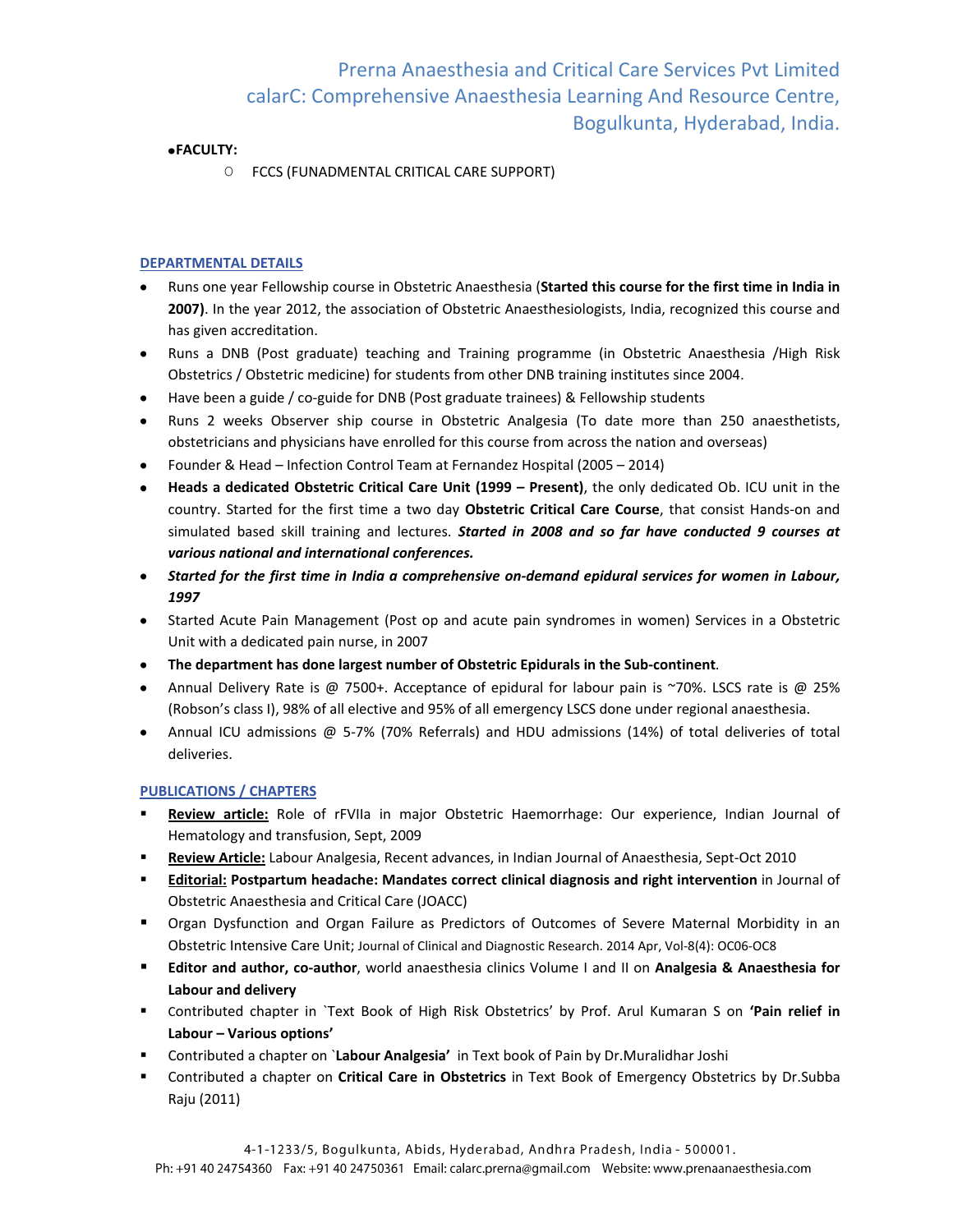- Contributed a chapter in FOGSI (Federation of Obstetric and Gynaecologists Society of India) Document on **Obstetric Critical Care Unit**: Minimum standards, Designing (2011)
- Under print:
	- o **Editor and author:** Failed spinals: What next?
	- o **Author:** Critical care in Pregnancy (Contributed seven chapters)

## **PEER REVIEWER**

- Indian Journal of Anaesthesia (indexed Journal)
- Indian Journal of Critical Care Medicine (Indexed Journal)
- Journal of Anaesthesia and Clinical Pharmacology (Indexed Journal)
- **International journal of clinical anaesthesia** (On an average, I review around three articles every month)

## **PAPERS PRESENTED / INVITED LECTURES**

- Has presented ~160 papers across the country and internationally
- Has given ~ 280 talks in various National and International Societies and forums

## **WORKSHOPS CONDUCTED**

- **Critical care course in Obstetrics:** 2008 (Hyderabad), 2010 (Thrissur, Kerala), 2011 (FOGSI, annual cnf, Hyderabad), 2011 (Kerala), 2012 (Out reach places like Mangalore, Kolhapur, Nagpur), Asia-pacific critical care meet at Jaipur in 2014, Mahacriticon west Zone conference at Aurangabad in Sept 2014, VII AOA Conference at Varanasi, Oct 2014,  $4<sup>th</sup>$  International Anaesthesia and Critical care meet at Oman, Muscat,Nov, 2014
- **Ultrasound in Critical Care workshop – Dec 2013**
- Conducting **OELSS: Obstetric Emergencies and Life Support Skills, Thrice every year since 2010 at Fernandez Hospital, Hyderabad.**
- **Advanced airway**: Conducted workshops on **Advanced Airway** at (Emergency medicine conference 2000, Shimoga - 2005, World Anaesthesia Day CME, 2007 at Hyderabad and **Sydney (World Congress on Regional Anaesthesia) in Feb 2013 along with Prof. Mike Kinsella (Bristol, UK).**
- **ACLS** (Criticare 2010, Several district and outreach areas in Ap, Maharastra, Karnataka, Rajasthan)
- **Basic and Advanced Mechanical Ventilation** (2000 ISCCM Hyderabad, 2003 Pedicon, Hyderabad, 2006 at Railway Hospital, Prerna annual WS at Hyderabad, 2008, 2010, 2014)
- **Advanced life support in Trauma in Obstetrics** (AOA Hyderabad 2011)
- **Simulator based Critical incidents in Anaesthesia and postoperative period (2009, 2011)**
- **Arterial Blood Gases for the Obstetricians** (Obsmed 2008, EMOCALS 2010, FOGSI 2011)
- **WS on Infection control** at National Conferences, International Paediatric conference 2012
- **Training the trainers workshop**: FOGSI, Thrissur, ACLS and ABG in emergency Obstetrics (2011, Kerala)
- **Labour Analgesia Workshops (Totally, conducted 33 workshops in LA)**: Have **conducted** for the first time, Live / interactive **Labour Analgesia workshop** in the country Year 2000 (Fernandez Hosp, Hyderabad) and subsequently in 2006 (Akola), 2007 (ISA Jodhpur), 2008  $(1<sup>st</sup>$  conference of AOA at Chennai), 2009 (ISSP, Hyd), 2010 (AOA Shillong), 2011 (AOA, Hyderabad), 2012 (AORA, Coimbatore), AOA-IASP Ahmedabad (2012).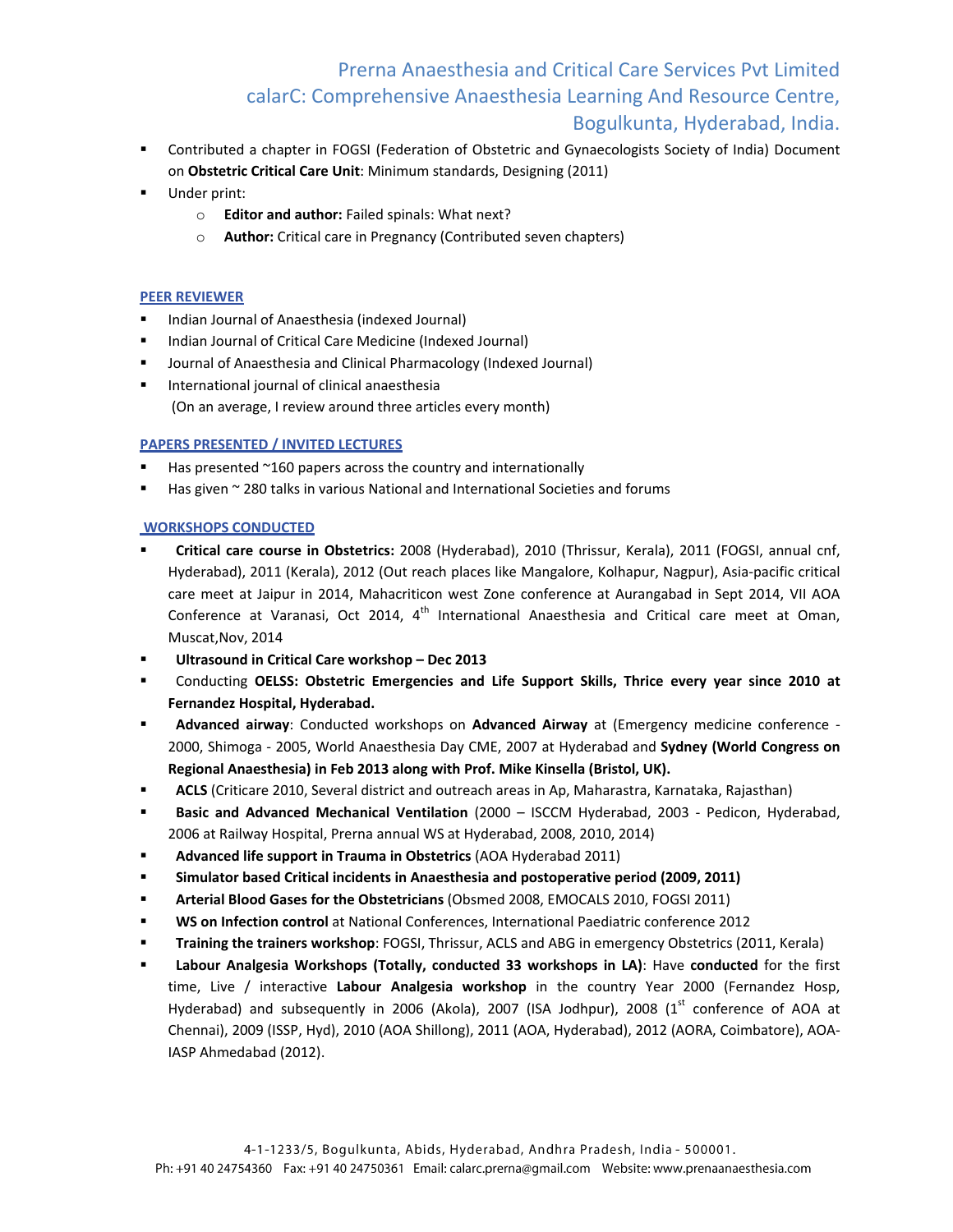- **Neuraxial analgesia and Neuro sonoanatomy: Introduced for the first time, Neurosonotomy US based live WS in Obstetrics in 2008, and later**For the first time 2009 and later in 2010, 2011, 2012, 2013
- **Phemonstration of Human glass spine model and the spread of LA in SA space, (again first time introduced by us in the subcontinent):** 2013, AORA annual conference at Pune, Udaipur West Zonal conference and at AOA annual Conference at Mangalore, all in 2013.
- **Conducted FCCS (Fundamental Critical Care Support) course in Aug 2013**
- Have helped and organized several workshops / CMEs at out reach places (Urban, semi urban and rural) on: **SAFE OBSTETRIC ANAESTHETIC & ICU PRACTICE**: Obstetric analgesia, Mechanical ventilation, Obstetric Critical Care in Mumbai, Shillong, Delhi, Pune, Nashik, Nanded, Miraj, Sangli, Kolhapur, Chennai, Thrissur, Tumkur (Karnataka) etc.
- Planned, executed and actively Participated in several live international and national surgical workshops (Endoscopy, Liver resection, Laparoscopic GE and Gyn Surgeries, ENT etc)

## **RESEARCH WORK**

- Labour analgesia using low dose mixture: comparative study using mobile CEI pump v/s PCEA pump, EC Ref # 07\_2007 – **completed.**
- Ultrasound guided transversus abdominis plane block for post cesarean section analgesia: a prospective placebo controlled randomized double blind trial, EC Ref # 20\_2010, **completed.**
- $\bullet$ Maternal satisfaction and the gap between delivery expectation and delivery experience: a comparison of pregnant women with and without labour epidural analgesia., EC Ref # 27\_2010 , **completed.**
- Cesarean or vaginal delivery for obese pregnant women at fernandez hospital: evidence on  $\bullet$ anesthetic, delivery, post natal and neonatal complications to inform clinical decision making, EC Ref # 12\_2012, **completed.**
- **CSF Technique (Continuous Saline Flush Technique):** A novel technique to minimize blood taps  $\bullet$ while performing epidurals in obstetrics (A randomized study, on going, clinical RCT #...), completed.
- $\bullet$ **Levobupivacaine vs Ropivacaine for LEA:** RCT on maternal outcome; On going
- **Fall in arterial pH and base deficit, early markers of pre-**eclampsia?; on going
- **Dash board audit in Obstetric Anaesthetic practice:** A critical analysis and create a Mash Board; On going
- **AKI in pregnancy:** Maternal interventions and outcome, a prospective observational and  $\bullet$ descriptive study; on going

#### **AWARDS**

- Awarded Best General Proficiency Prize in Class X, school
- National merit scholarship in Class XII
- University Topper in MD Anaesthesia, Awarded Gold medal
- $\bullet$ Best outgoing student in Post Doctorate batch (SCTIMST, Trivandrum)
- Awarded 1<sup>st</sup> ISA Mumbai Oration in 2009
- KOPS award Best paper in Obstetric Anaesthesia (Atypical presentation of Obstetric epidurals: Audit of  $\bullet$ 35,000 obstetric epidurals), ISACON 2010 at SGPGIMS, Lucknow
- 2<sup>nd</sup> Best Poster award (Introduced the concept of DASH BOARD AUDIT IN OBSTETRIC ANAESTHESIA) at  $\bullet$ SOAP annual conference, Puerto Rico, April, 2013

4-1-1233/5, Bogulkunta, Abids, Hyderabad, Andhra Pradesh, India - 500001.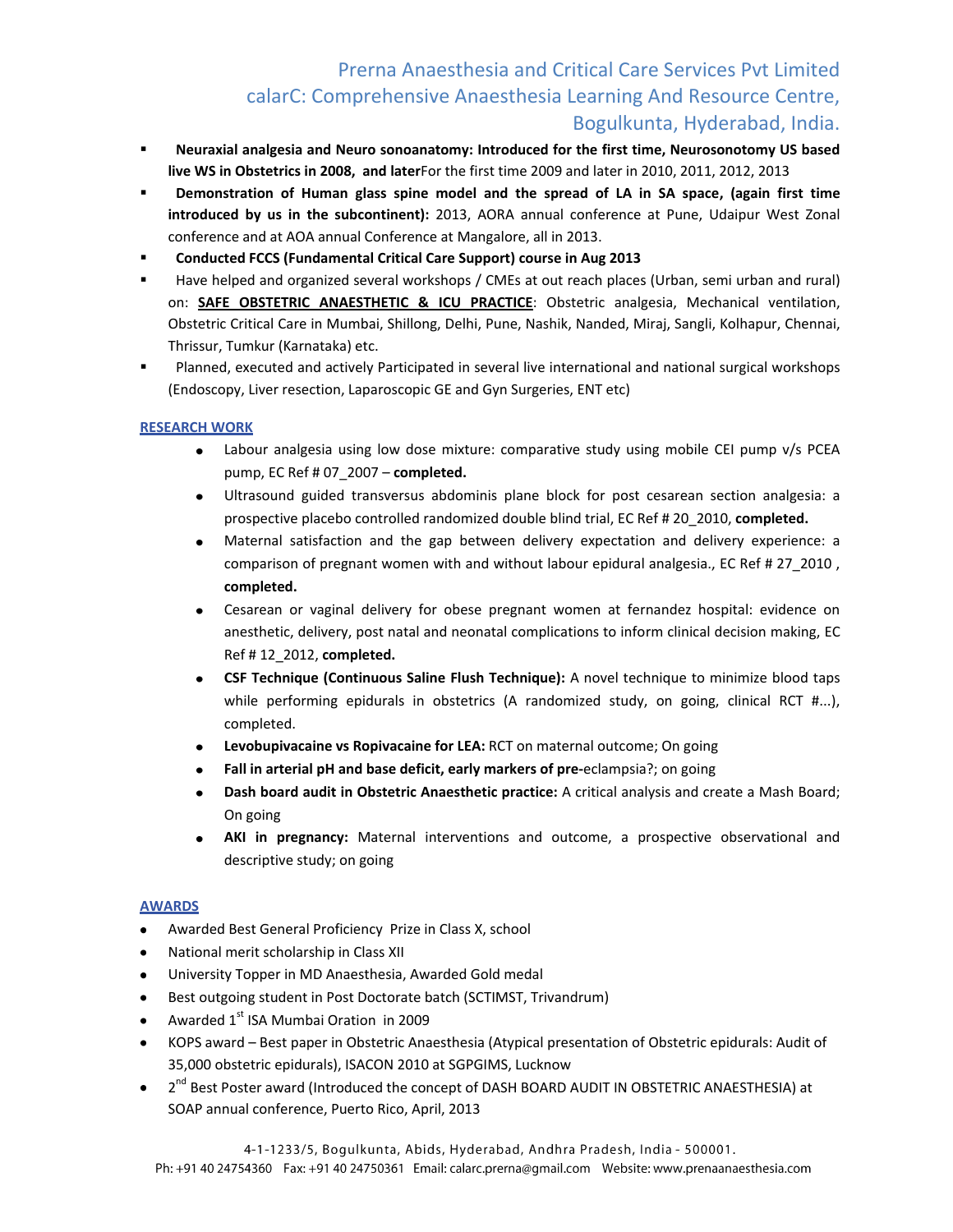- Best poster award at National conference of Obstetric anaesthesia: Obstetric anaesthesia Dash Board, Quality improvement tool
- 2<sup>nd</sup> Best paper award at 4<sup>th</sup> Obstetric medicine meet organized by Society of Obstetric medicine india: Co-ICU admissions and maternal and neonatal outcomes in a dedicated Obstetric critical care unit.

## **MEMBERSHIPS AND POSITITIONS**

- Hon. Secretary, Association Of Obstetric Anaesthesiologists, India (www.aoaindia.com)
- Hon. Secretary, Society of Obstetric Medicine, India
- Member of ISOM International society of Obstetric medicine
- Executive member Academy of Regional Anaesthesia, India [\(www.aoraindia.com\)](http://www.aoraindia.com/)  $\bullet$
- **Organizing Secretary**: **1 st World Congress of Obstetric Anaesthesia** and 8th Annual conference of Association of Obstetric Anaesthesia, to be held at Hyderabad, **India in Sept 11th – 13th 2015**
- **Organizing Secretary**: 4<sup>th</sup> Annual conference of Association of Obstetric Anaesthesiologists and 1<sup>st</sup> Joint AOA-OASAO (*Obstetric Anaesthesia Society Asia Oceania*) conference, Hyderabad, September 2011
- **Treasurer**, ISCCM (Indian Society of Critical Care Medicine) conference, Criticare 2010
- **Organizing Secretary**: Obstetric Medicine Conference, Annual CME of Fernandez Hospitals 2008 & 2010
- Life Member, ISA (Indian Society of Anaesthesiologists), India
- Life Member ISCCM (Indian Society of Critical Care Medicine),
- Life Member Society of Emergency Medicine, India
- Member OAA- UK, SOAP- USA, ESICM, ASRA USA, International Society of Obs Medicine (ISOM)  $\bullet$
- **Past Editor (2005-2009),** ISA (Indian Society of Anaesthesiologists) News letter Hyd. City Branch.  $\bullet$

#### **PATENTS:**

- Obstetric Anaesthesia Dash Board
- Nursing Dash Board for POW & ICU
- Continuous Saline Flush Technique For Minimizing Epidural Blood Taps
- **Epidural Drape, Calibrated Lithotomy Drape for blood loss assessment**
- **Economy intubation Ramp**
- Economy Patient comfort & back support Incline For Perineal Surgeries In Lithotomy Position
- **NABES – OT concept** for Joint replacement and transplant operation theaters, Economising and advanced Operation theater designing and execution (Breaking the myth on industry driven popular Modular OT concept)

## **PASSION**

- Obstetric Critical Care and Anaesthesia for High risk Obstetrics Haemorrhage, Resuscitation, Heart Disease, Anticoagulants and CNBs, Anaesthesia for High risk Surgeries
- Dash board & Mash Board concept in Obstetric Anaesthesia, CRMs & Near Misses, Clinical audits in Anaesthesia and Critical Care.
- Teaching and Training fellows and postgraduates.
- Designing & Infrastructure planning: Operating Suites and Critical Care units
- Listening & playing Music Playing keyboard, mouth organ, Travel long treks, drives and Photography.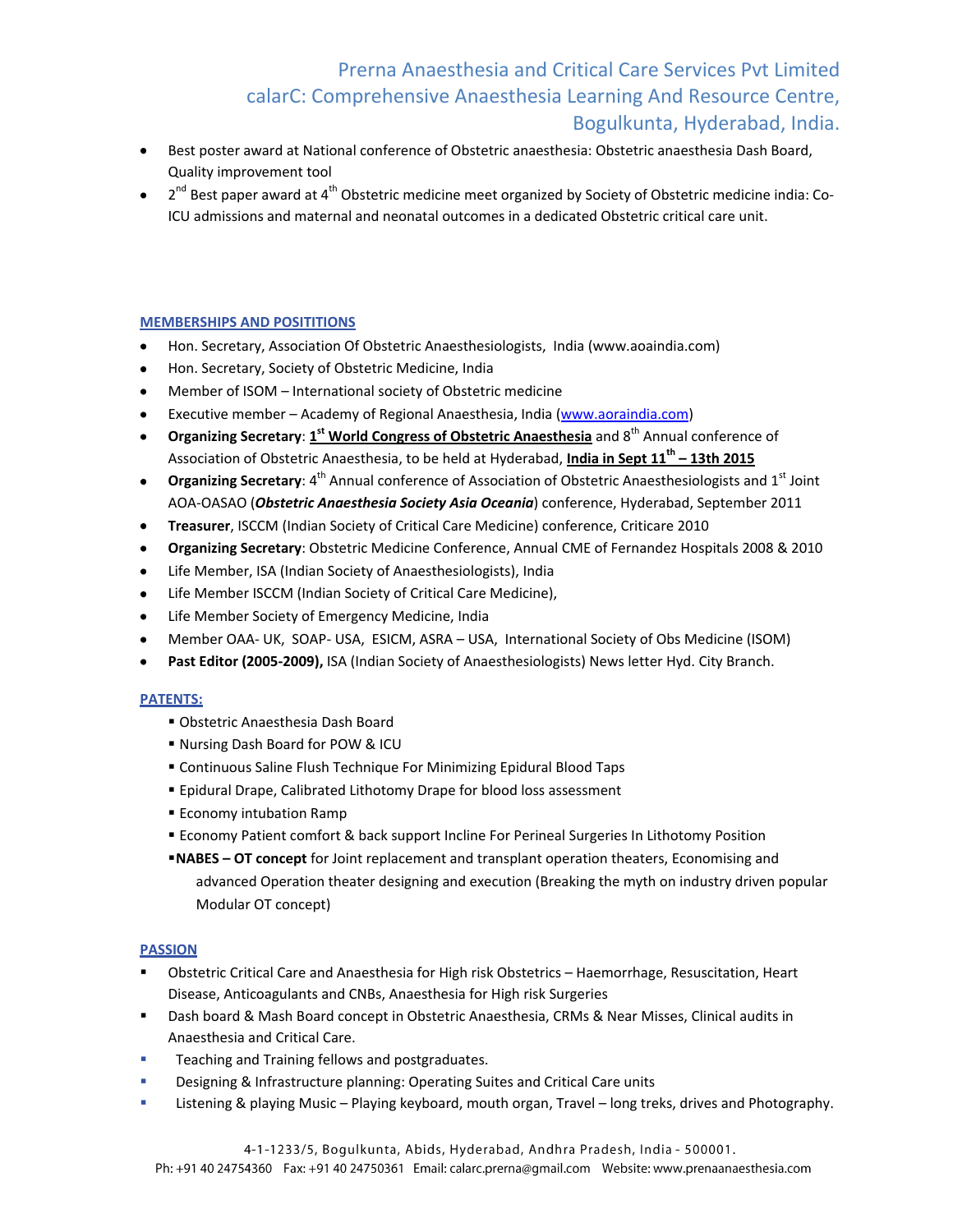**Prerna Anaesthesia and Critical Care Services (Estb. Feb 1997, www.prernaanaesthesia.com))** is a team of dedicated Anaesthesia and Critical Care specialists that provides total anaesthetic and perioperative care / Surgical intensive care services at the following hospitals in Hyderabad, India:

## **FERNANDEZ HOSPITAL**

**Fernandez Hospital** is a 210 bed exclusive High risk perinatal centre with dedicated 6 bed Obstetric Critical Care Unit, 6 bed PACU, 6 bed HDU and 4 bed Step down unit, Fetal Medicine unit, Maternal medicine unit and Neonatal intensive care unit. The Hospital has an annual delivery rate of approx 7500+.

- $\bullet$ Hospital is a DNB recognized centre for Obgyn, Neonatology and Post doctoral fellowship in high risk pregnancy, university recognized Obstetric medicine fellowship and PhD.
- The anaesthesia team Runs one year Fellowship course in Obstetric Anaesthesia (Started this course for the first time in India in 2007)
- Runs a DNB teaching and Training programme (in Obstetric Anaesthesia /High Risk Obstetrics / Obstetric medicine) for students from other DNB training institutes
- Have been coordinator and Guide for DNB & Fellowship students
- Runs 2 weeks Observer ship course in Obstetric Analgesia (To date more than 150 anaesthetists, obstetricinas and physicians have enrolled for this course from across the nation and overseas)
- Runs a comprehensive on-demand epidural services for women in Labour and Acute Pain Clinic and services
- The department has performed highest number of Obstetric Epidurals in the Sub-continent.
- Annual Delivery Rate is @ 7500+. Acceptance of epidural for labour pain is ~70%. CS rate is @ 25%, 98% of all elective and 95% of all emergency LSCS done under regional anaesthesia.
- Runs 24 x 7 dedicated Obstetric Critical Care Unit  $\bullet$

#### **ASIAN INSTITUTE OF GASTROENTEROLOGY**

- State of the art gastroenterology center
- On an average 350 surgical gastro-enterology procedures per month including high risk GE procedures, liver and Pancreatic resections, Hepatic transplantation both live and cadaveric, advanced laparoscopic and bariatric procedures.
- It's a DNB recognized super specialty training institute for medical and Surgical GE

#### **CARE HOSPITAL, MUSHEERABAD, HYDERABAD**

- This is 100 bedded multi specialty hospital (including CT surgery)
- On an average 20 adult cardiac surgeries are performed per month
- Our anaesthesia and Critical care team provides comprehensive care in Cardiac, Neuro and Noncardiac OT, SICU, CT-Post op, MICU and CCU